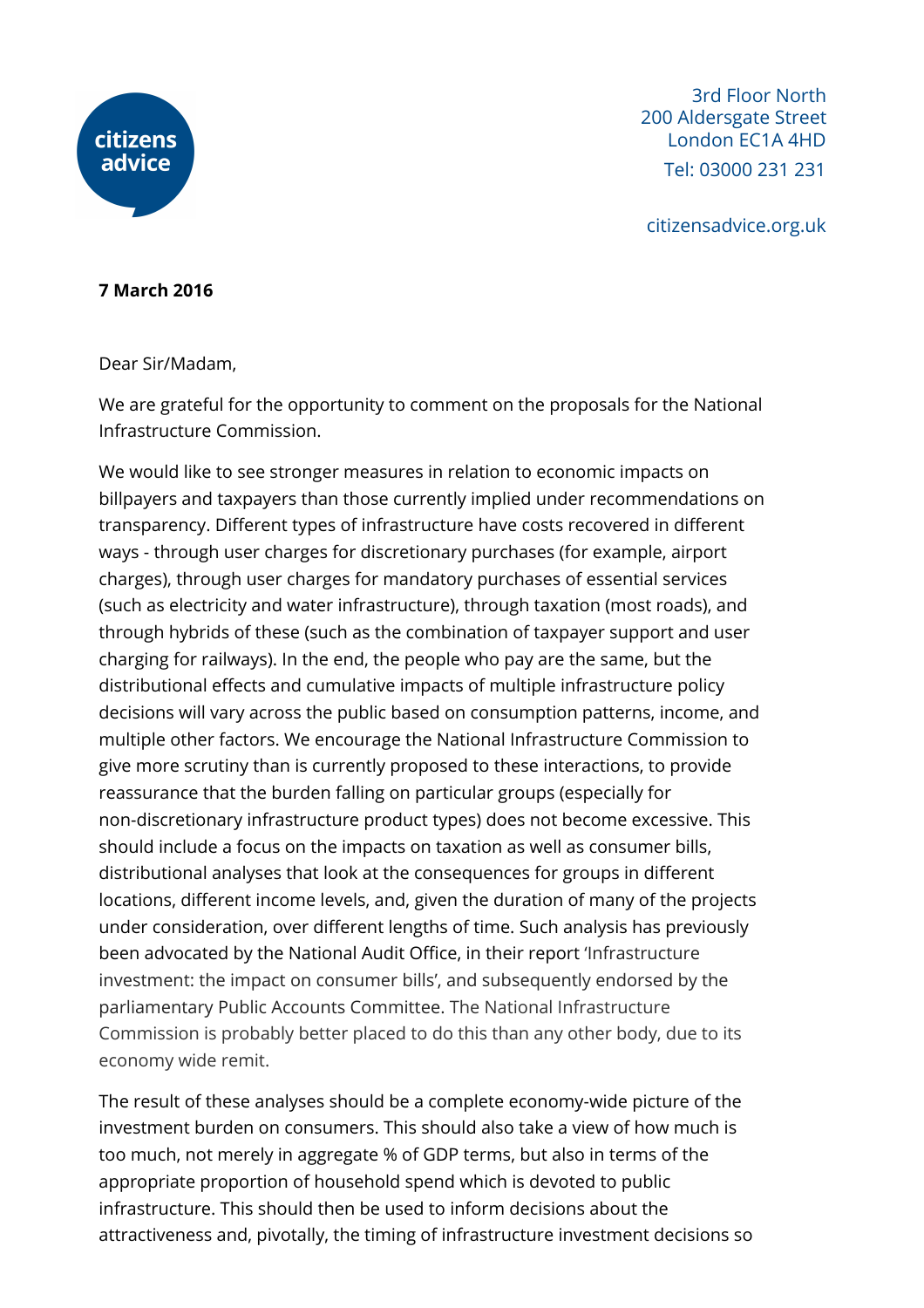that costs are spread rather than being focused on particular segments of the public and spiking at particular times.

While we acknowledge the view that Local Plans are the main decision-making process for future housing development, given the importance of housing stock as a current infrastructure asset pool, and the ambition of plans to increase housebuilding over the current parliament and beyond, we encourage the Commission to include in its scope policies relating to housing as infrastructure, and not just oversee non-housing infrastructure that might affect housing sector trends. Furthermore, both because of the value of housing as an infrastructure stock (by most accounts, the most valuable stock of infrastructure in the economy), and because of the related impacts on other parts of the energy system, we encourage the Commission to consider the role of household energy efficiency in improving the value of housing infrastructure and constraining energy bills and energy system investment requirements.

On the other points raised by this consultation:

- We agree with the proposal to establish the Commission as a non-departmental public body under primary legislation.
- We agree with the proposed relationship between the Commission and its recommendations, and Parliament and the government, whereby the government should respond to Assessments but that recommendations not be binding on the Government. Setting the Commission's agenda in a letter from the Chancellor or other designated member of the Government also appears adequate.
- The timing of reports is likely to be politically sensitive, particularly when major projects with localised impacts, such as expansion of Heathrow airport or construction of HS2, are under consideration. This could result in a perception that the NIC may come under external pressure to push back, or pull forward, publication dates. To minimise the risk of such perceptions, we see merit in a relatively clearly scheduled reporting timetable for National Infrastructure Assessments, for example within the first 12 months of a new parliament, so that these are clearly known in advance. This also has the advantage of ensuring that enough parliamentary time is available to allow recommendations to be fully acted on. For specially commissioned and interim reports, the proposal for negotiated scheduling between the Commission and relevant government departments appears appropriate.